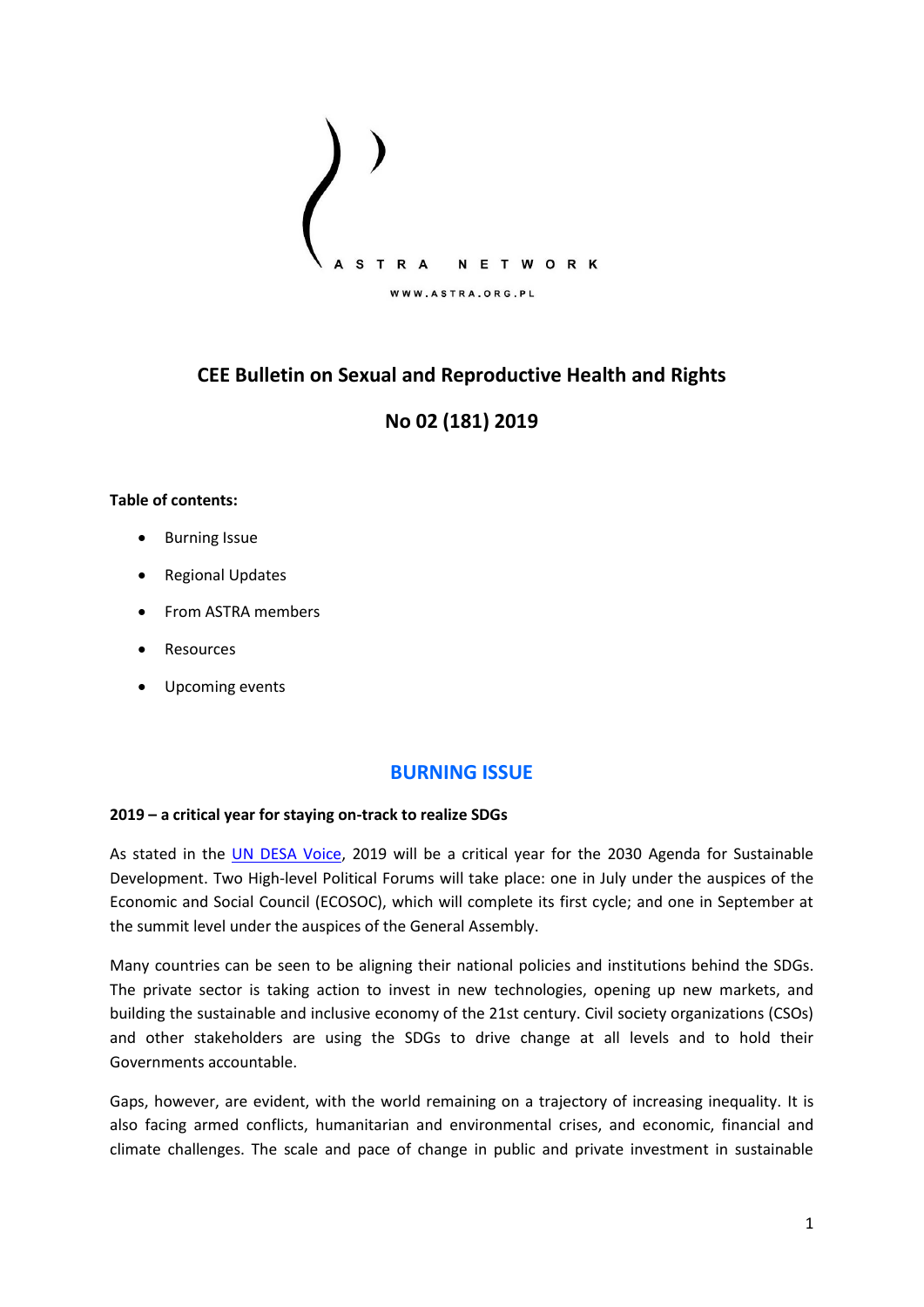development also remain alarmingly insufficient, with greater financing, investments and technological innovation urgently needed.

In 2019, UN Department of Economic and Social Affairs (DESA) will launch the Global Sustainable Development Report, an analysis by an independent group of scientists undertaken every four years to assess where we stand. In addition, it will release several other analytical reports to assess progress made towards the SDGs to provide context to this year's high-level discussions. Together with the UN Framework Convention on Climate Change (UNFCCC), it will co-facilitate a conference in the spring, seeking to amplify the interlinkages between climate action and the broader 2030 Agenda and share best practices on attracting financing for both.

### **High-level Political Forum in July**

The HLPF will be convened under the auspices of ECOSOC from 9 to 18 July 2019 and will address the theme ["Empowering people and ensuring inclusiveness and equality".](https://sustainabledevelopment.un.org/hlpf) Fifty-one countries, both developed and developing, will present their Voluntary National Reviews (VNRs), sharing their national experiences, including successes, challenges and lessons learnt, in implementing the 2030 Agenda and SDGs. **Of these the following countries are in the UNECE Region: Azerbaijan, Bosnia and Herzegovina, Croatia, France, Iceland, Israel, Kazakhstan, Liechtenstein, Serbia, Turkey, United Kingdom.** 

The HLPF will review progress in the thematic areas of quality education (SDG 4), decent work and economic growth (SDG 8), reduced inequalities (SDG 10), climate action (SDG 13), peace, justice and strong institutions (SDG 16), and partnerships for the Goals (SDG 17). Expert Group Meetings on each SDG are planned to prepare and inform the thematic discussions at HLPF.

## **High-level Political Forum in September – SDG Summit**

The HLPF under the auspices of the General Assembly will be held at the summit level on 24 and 25 September 2019. Heads of State and Governments, together with CSO leaders and those from foundations, the business sector and other stakeholders, will focus on the overall implementation of the 2030 Agenda.

Areas of progress towards the SDGs will be identified and actions for scaling up will be considered. A political declaration of Heads of State and Government is expected to give guidance as to how to accelerate the implementation of the 2030 Agenda and SDGs. The SDG Summit will complement the Secretary-General's Climate Summit, to be held on the day before.

DESA has launched a call to receive good practices and success stories in SDG implementation by all stakeholders through its [SDG Good Practices portal.](https://sustainabledevelopment.un.org/sdgs/goodpractices) The main findings of this evidence-based stocktaking will be highlighted and showcased in the lead-up to, and during the Summit.

A series of side and special events are planned to complement the July HLPF and the SDG Summit, aiming at engaging and mobilizing partners around the SDGs. They will include the SDG Business Forum, Partnership Exchange, SDG Film Festival, Chief Sustainability Officers event, Major Groups and Other Stakeholders meeting, an event with universities and higher education institutions, and Local and Regional Governments Forum, which will convene mayors from the world's major cities to focus on ways to localize the 2030 Agenda.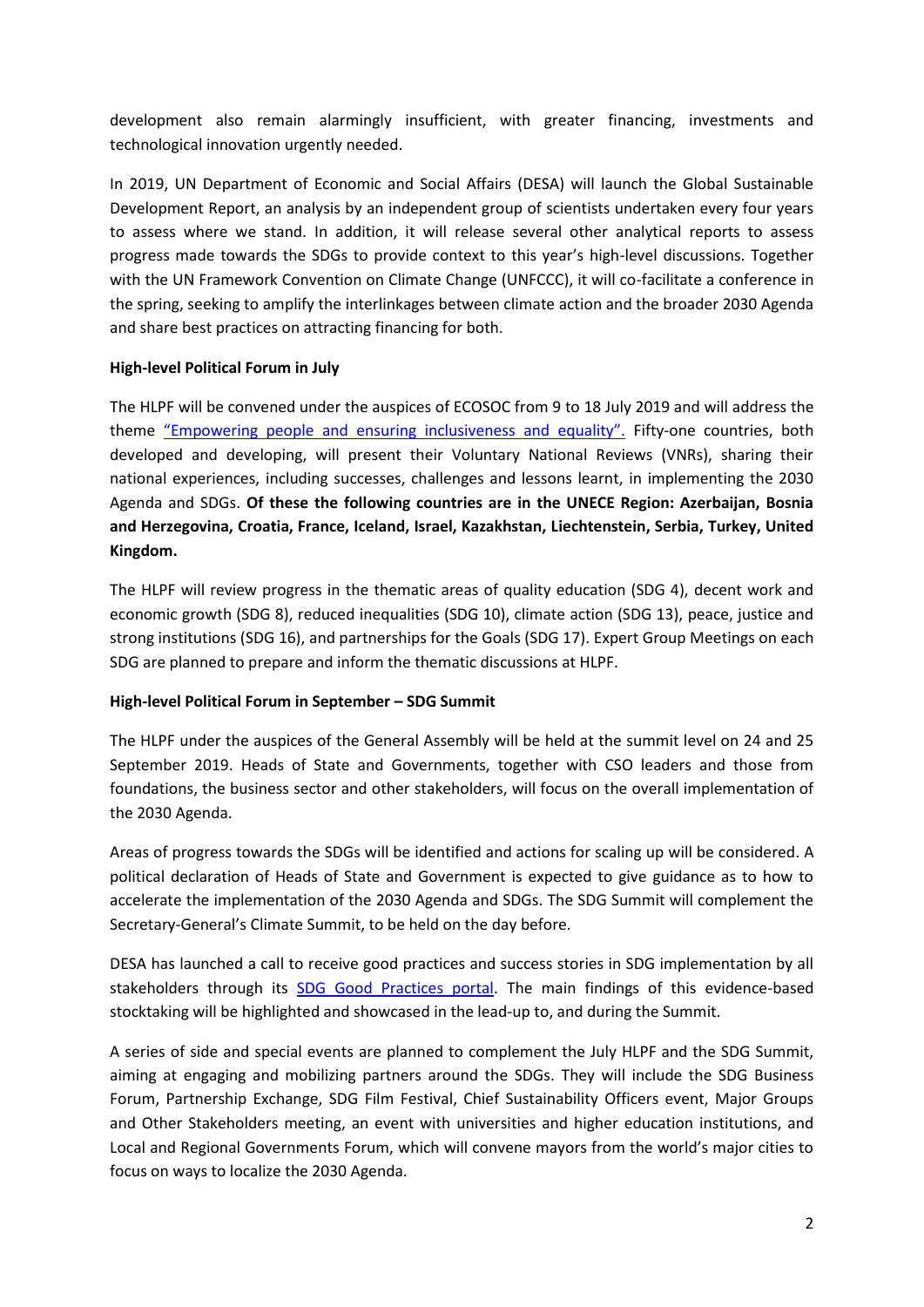### **Other related events**

The [2019 Regional Forum on Sustainable Developemnt for UNECE region](https://www.unece.org/sustainable-development/rfsd2019.html) will take place in Geneva on March 21-22, the registration deadline is 22 February 2019.

2019, four years after the adoption of the Addis Ababa Action Agenda (AAAA), will also provide an opportunity to review progress on its commitments and the current state of play on the means of implementation of the 2030 Agenda. The ECOSOC Financing for Development Forum and SDG Investment Fair in April 2019 will provide critical junctures for building momentum in response to emerging risks to the economic outlook and potential opportunities and will feed into the High-level Dialogue on Financing for Development in September 2019.

In September 2019, the UN General Assembly will also hold a one-day high level review of the progress made in addressing the priorities of small island developing States (SIDS) through the implementation of the SIDS Accelerated Modalities of Action (SAMOA) Pathway which will lead to a concise, action-oriented and inter-governmentally agreed political declaration.

Source: [UN DESA](https://www.un.org/development/desa/undesavoice/highlights/2019/01)

## **REGIONAL UPDATES**

### **Resolution on Women's Rights in the Western Balkans authored by Biljana Borzan adopted in EP**

European Parliament's Committee for Women's Rights and Gender Equality (FEMM) has adopted the Resolution on Women's Rights in the Western Balkans (focus on Albania, Bosnia and Herzegovina, Montenegro, Serbia, Kosovo and the FYR Macedonia), authored by Croatian MEP Biljana Borzan, Rapporteur for Women's Rights. The Resolution has been adopted with a small majority of votes. It is a first document in this area in five years.

"This Resolution is of great importance to me. I have to make women of Western Balkans a priority of the European Parliament for years, and I am very glad that most of my requests, which I have formulated in cooperation with a number of non-governmental organisations from the region, has been adopted", Borzan said.

The main issue tackled by the Resolution is violence against women. It highlights the lack of sufficient safe houses, slow work of the judiciary and non-reporting of the violence. Another issue is the inferior position of women on the job market.

According to the parliamentary procedures, the committee shall decide what procedure is to be followed, which may include the combination of the motion for a resolution with other motions for a resolution or with reports; the adoption of an opinion, which may take the form of a letter; or the drawing up of a report under Rule 52. The committee may also decide not to follow up the motion for a resolution.

#### Source: [European Western Balkans](https://europeanwesternbalkans.com/2019/01/23/resolution-womens-rights-western-balkans-authored-biljana-borzan-adopted-ep/)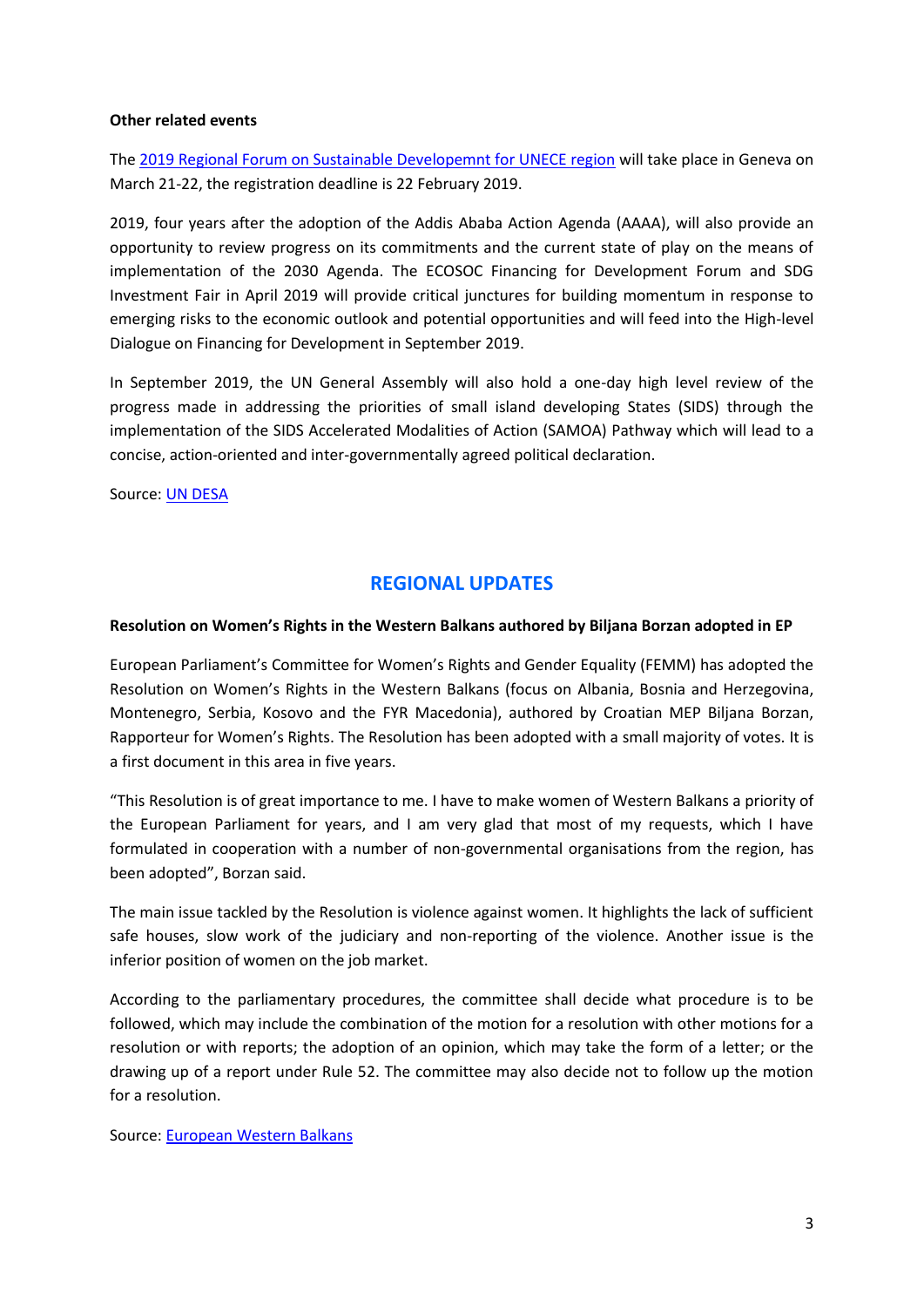## **Report on Armenia recommends measures to improve women's rights, protection of disadvantaged or vulnerable groups, and establishing accountability for past human rights violations**

The Council of Europe Commissioner for Human Rights, Dunja Mijatović, published the report of her visit to Armenia carried out in September 2018. The report focuses on women's rights, gender equality and domestic violence; the human rights of disadvantaged or vulnerable groups; and accountability for past human rights violations.

Finding that women in Armenia remain significantly underrepresented in public decision-making, the Commissioner urges the authorities to ensure women's full and effective participation, as well as equal opportunities for leadership at all levels of public life, equal pay and equal access to the labour market. In order to counter the persisting discriminatory gender stereotypes, Commissioner Mijatović recommends raising public awareness and promoting gender equality, especially through education.

To build on the considerable improvements to Armenia's legislation against domestic violence, the Commissioner recommends ratifying the Council of Europe Convention on preventing and combating violence against women and domestic violence, while ensuring that the new national legislation is effectively applied in practice. Specifically, she urges the authorities to increase the availability of places in shelters for victims of domestic violence, and to ensure access to education for children staying in such shelters. Another focus area of the report is the human rights of persons with disabilities, children, older persons and LGBTI people.

While welcoming the authorities' clear commitment towards de-institutionalisation of persons with disabilities, the Commissioner recommends that revised legislation governing state support to persons with disabilities ensure their inclusion in all decision-making processes that concern them. In particular, she calls on the authorities to put an end to plenary guardianship for persons with psychosocial disabilities and to move from a substituted to a supported decision-making model for all persons who may require such support.

The Commissioner encourages the government to achieve its aim to make all education fully inclusive by 2025, and recommends that special attention be paid to ensuring inclusive education at the pre-school level and to pursuing de-institutionalisation equally for children with and without disabilities. She also recommends that Armenia solidify its commitment to international standards in this area, by accepting additional provisions of the Revised European Social Charter, and by ratifying instruments allowing for individual and collective complaints. The Commissioner welcomes the recent appointment of a well-known disability rights activist as Minister for Labour and Social Affairs, and encourages the government to take further action to raise public awareness on the rights of persons with disabilities.

Commissioner Mijatović recommends that Armenia strengthen its efforts to combat child poverty and to guarantee the right of all children to an adequate standard of living. She is particularly concerned by the placement in state care of children whose parents face socio-economic difficulties. She encourages the authorities to expand their efforts to allocate resources for parents resuming care over their children, while promoting foster care - including for children with disabilities - when this is in the child's best interest. The Commissioner also recommends that Armenia improve its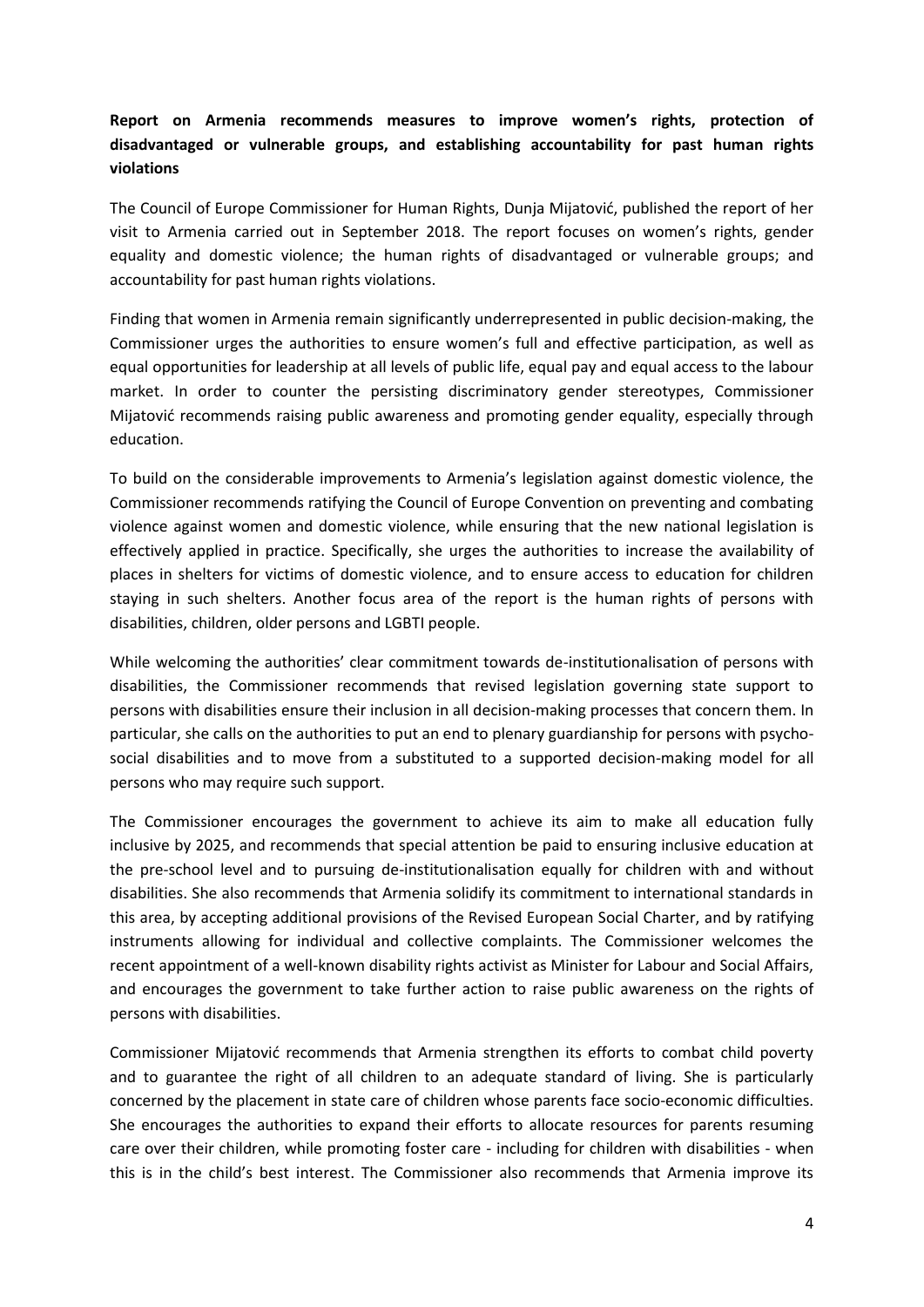legislation protecting all children against sexual exploitation and sexual abuse, in particular by ratifying the Council of Europe Lanzarote Convention.

To address the inadequate level of social protection of older persons in Armenia, the Commissioner recommends raising the overall level of old age pensions, increasing the availability of primary and specialised health care at the home or in the community, and tackling the shortage of medical professionals specialised in geriatric services.

The Commissioner further recommends that the authorities promptly adopt a comprehensive antidiscrimination law which should specifically include a clear reference to sexual orientation and gender identity. She calls on the authorities to take prompt and resolute action against all instances of violence, hate speech and hate crime targeting LGBTI persons in Armenia. Such incidents must be firmly condemned and investigated, and those responsible prosecuted. She also urges parliamentarians to unequivocally reject any legislative proposals that may infringe on the rights of LGBTI persons or stoke anti-LGBTI sentiments.

Lastly, Commissioner Mijatović welcomes the steps taken to finally establish the truth and prosecute those responsible for the deaths that occurred during the violent events of March 2008. At the same time, she stresses the importance of ensuring that this process is conducted in a careful manner and in strict adherence to the principles of rule of law, judicial independence, transparency and guarantees of fair trial, in order to dispel any accusations of alleged revenge politics or selective justice. She also calls on the Armenian authorities to protect the presumption of innocence of any person charged with criminal misconduct and to avoid using polarising, stigmatising or inflammatory language in their public discourse, which the Commissioner believes to be an obstacle to building a cohesive society and healing past divisions.

[Read the Commissioner's report following her visit to Armenia from](https://rm.coe.int/report-on-the-visit-to-armenia-from-16-to-20-september-2018-by-dunja-m/168091f9d5) 16 to 20 September 2018 (read the report in [Armenian\)](https://rm.coe.int/-2018-16-20-/1680920149)

[Read the comments of the authorities of Armenia](https://rm.coe.int/comments-by-the-armenian-authorities-to-the-report-of-the-council-of-e/168092014d)

Source: [Council of Europe](https://www.coe.int/en/web/commissioner/-/report-on-armenia-recommends-measures-to-improve-women-s-rights-protection-of-disadvantaged-or-vulnerable-groups-and-establishing-accountability-for-p)

## **People's perceptions of the degree to which human rights are respected in the Republic of Moldova have not changed fundamentally over the last two years**

7 out of 10 inhabitants of Republic of Moldova consider their rights to be systematically violated. This is evidenced by the results of the study "Human Rights Perceptions in the Republic of Moldova", presented on December 10, 2018, on the International Human Rights Day. The research was conducted by the iData Company for the People's Advocate Office. It was aimed at observing the dynamic of human rights perceptions as compared to 2016 when a similar research was conducted.

The development of the study was possible with the support form UNDP Moldova, the Ministry of Foreign Affairs of Denmark, the Office of the United Nations High Commissioner for Human Rights and the United Nations Population Fund in Moldova.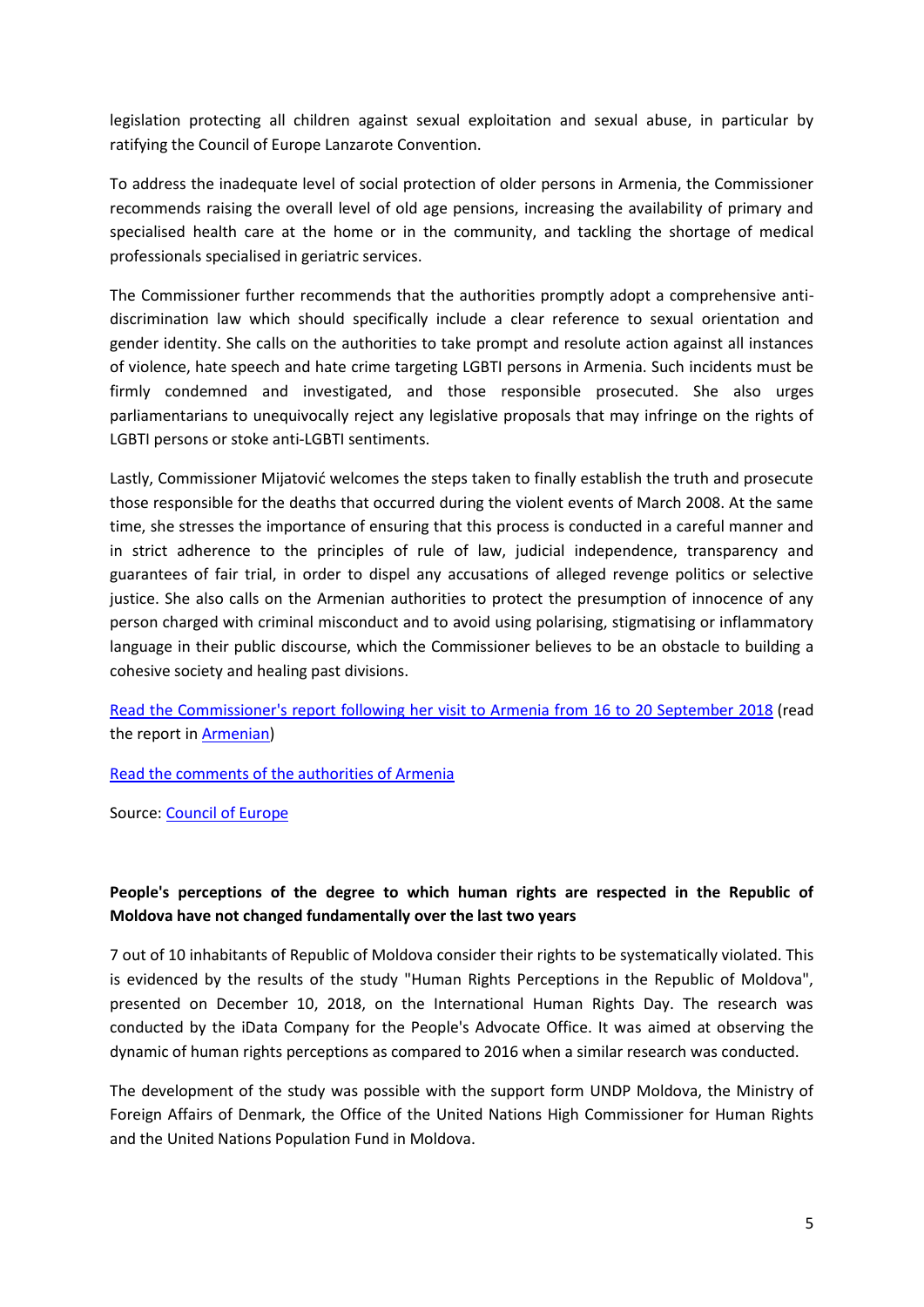"The study presented today reflects what people think about the respect for human rights in Moldova and provides a roadmap for the promotion of human rights in the country. This is the second study on human rights perceptions, developed with UN support, the first being conducted in 2016. Data on people's perceptions will be used to develop policies to better channel UN human rights interventions in Moldova and assessing their impact on the country's development and the achievement of the Sustainable Development Goals" said Dafina Gercheva, UN Resident Coordinator and UNDP Resident Representative to the Republic of Moldova.

Among the most important findings of the study are:

- The human rights situation has not changed, according to 43.8 percent of respondents. At the same time, in 2018, the respondents reported that the human rights situation had improved (35.8%) rather than worsened (16.4%);

- As in the study of 2016, in the participants' opinion, the main right that requires society's attention is the right to health, but the proportion of respondents is higher in 2018 - 71.6% compared to 61% in 2016. The right to education is the second in this list, a significant increase compared to 2016 (31.5%) - 43.5% of respondents placing it among the most sensitive three rights that deserve more attention.

- The third position in the top of the rights that requires more attention, the same as in 2016, is social protection, followed by the right to work and favourable working conditions, the right to information, freedom of opinion and expression. The right to information, the freedom of opinion and expression show an increase in the number of people (from 7.9 to 14.5%), who place it in the category of those who require increased attention.

- The survey of 2018 shows a better perception of the population regarding the right to social protection and a slight improvement in the situation regarding the protection of the rights of socially vulnerable people. However, most of the respondents (43.7%) continue to believe that the rights of this category of people are virtually not protected by state authorities.

- The least respected right in the Republic of Moldova is the right to a fair trial, only 21.8% of the respondents consider that it is respected.

- The most respected rights in Moldova are: the right to culture, cultural identity, free movement, property, personal liberty and private life. As in 2016, according to the respondents' perception, 57.7% consider that children's rights are among the most respected, to a large or very large extent.

- Of the total number of respondents, about half said they had at least one right violated in the past two years. Most frequently, same as in 2016, the right to health was violated the most, which cited by 22.6% of respondents. Compared to 2016, the proportion of those who believe that their right to vote and to be elected has been violated has increased (from 3.1% to 12.8%).

- In the opinion of two-thirds of the respondents, as in 2016, Parliament and Government most frequently violate human rights, and over 62% of respondents consider that two other institutions violating human rights are the Justice Courts and the Police.

Source: [UN in Moldova](http://md.one.un.org/content/unct/moldova/en/home/presscenter/press-releases/percep_ia-populaiei-privind-respectarea-drepturilor-omului-in-re.html)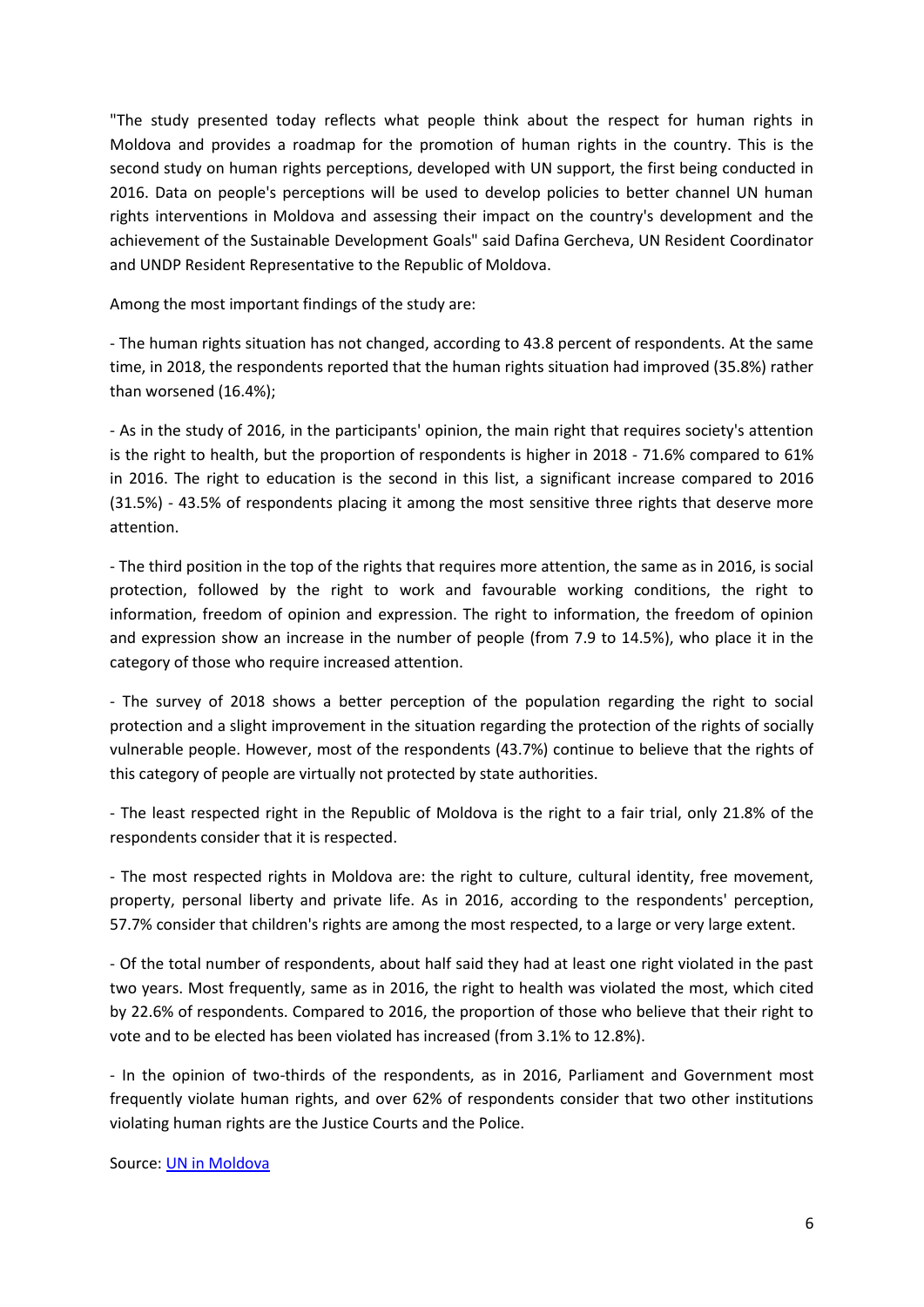## **From ASTRA members**

### **Developments on abortion and conscientious objection in Bosnia and Herzegovina**

The price of abortion in Bosnia and Herzegovina (BiH) is two times lower than in Croatia and steadily more women from neighbouring Croatia decide to have an abortion in BiH. Even though doctors can use "conscientious objection" in both countries the situation in Croatia and BiH differ in this regard as the public pressure to refrain from abortion is on a higher level in Croatia.

The article below, published in January 2019, on a Bosnian-Herzegovinian news portal interview.ba, tackles the current legislation and medical practice state in performing abortions in Bosnia and Herzegovina. It features statements of BH medical professionals specialised in gynaecology and perinatology, as well as lawyer/programme coordinator working on sexual and reproductive health and rights.

It tackles the fact that despite the existence of the Law on Abortion in BiH that is one of the most liberal in Europe, abortion is still not available to everyone under same conditions, creating the practice of illegal abortions, and the reasons behind this. The article tries to answer the questions of how to reduce the number of unwanted pregnancies in BiH, meaning also reducing the number of abortions. The dangers of using the rights to conscientious objection are also elaborated. It also deals with the societal perception of abortion as a taboo topic in conservative minds. It criticizes the practice of registering foundations that try to raise awareness on the damage abortions cause to women's health and lower birth rates, that are gaining momentum in the region of Western Balkans.

Read the full article [here.](http://astra.org.pl/developments-on-abortion-and-conscientious-objection-in-bosnia-and-hercegovina/?preview_id=2492&preview_nonce=6850c7fced&post_format=standard&_thumbnail_id=-1&preview=true)

Source: [Sarajevo Open Center](http://soc.ba/)

## **New Draft Law on Abortion adopted by the Government of the Republic of Macedonia**

The Government of the Republic of Macedonia announced that the new Draft Law on Abortion has been adopted and that it will be submitted to the Parliament. HERA - Health Education and Research Association, together with 21 CSOs as part of the Platform of Gender Equality welcomed the adoption of the new draft law in which their representatives participated themselves.

The currently existing law prevents women from receiving abortion services on time, forces them to carry on with the pregnancy and prescribes high penalties for doctors who offer abortions, making the service less accessible to women who need it.

Within the newly adopted Draft Law the administrative obstacles (compulsory and biased counseling and three-day waiting period after the counseling) have been removed. The Commission shifted the legal grounds for abortion from the current 12th to the 22nd gestation week of pregnancy, recognizing the reproductive freedom of women. Personal declaration be sufficient to receive the abortion services. By reducing the penalties, the dignity of the doctors will be restored, their attitude towards the patients and the quality of the service improved. The introduction of medical abortion will facilitate the procedure, and by expanding the service at the primary level, abortion will become available in a large number of cities, what will reduce travel costs for women and their families.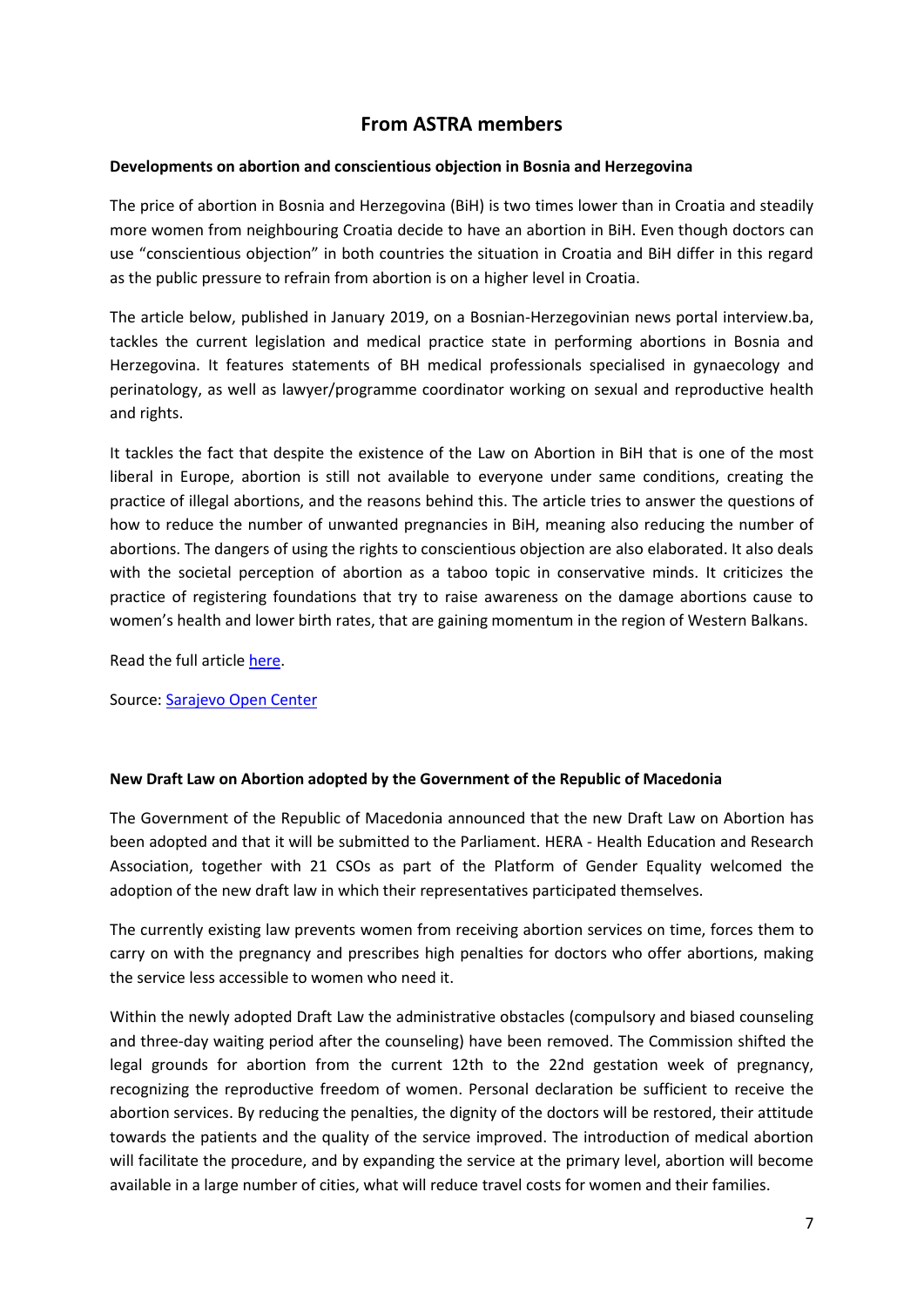Nevertheless, Macedonian civil socjety is demanding several additional improvements to the draft law, especially in the section regarding the request for parental/guardian consent for minors above 16 and for people with intellectual disabilities. Another demand is to unanimously adopt this law by the MPs of all political parties after taking into consideration the input of civil society and including all of the stakeholders in the discussions and public debates within the Parliament.

Source: [H.E.R.A.](https://hera.org.mk/?fbclid=IwAR35E4FlRKDxjfvJ2mUWdQSgnFfIgJFCS43BpBn_p2l9OBj-wIAiB-3V3j8)

### **Survey on "Healthy Lifestyle" classes in Armenia**

The Women's Resource Centre Armenia jointly with the Yerevan State University Centre for Gender and Leadership Studies conducted a survey assessing the effectiveness of the "Healthy lifestyle" subject in schools.

In Armenia, sexuality education is taught within the classes of physical training and is called "Healthy lifestyle", which is included from classes 8 to 11. The total hours allotted per grade equal to 14 hours, 8 out of which are dedicated to issues concerning reproductive health. The foundation of the "Healthy lifestyle" in Armenia, is firmly embedded solely on absitence. This principle is reflected in teaching in a way that implies avoiding sexual activity to remain healthy. This has been criticized by various researchers on numerous occasions as a very ineffective option. In the manuals, there are many frightening examples and at times exaggerated stories about STIs, unwanted pregnancies along with their consequences and complications. The manuals also contain detailed information about STIs and HIV/AIDs, which are described using complex terminology and are not adjusted for that age group.

Two research methods were used to collect the primary information: in-depth interviews with teachers who conduct "Healthy lifestyle" subject and observations of the overall process of the subject. Based on the developed methodology on assessing the effectiveness of the "Healthy lifestyle" subject at schools which covers some topics on reproductive rights, field activities were carried out during the reporting period.

The following results were obtained:

- Most of the teachers who have been interviewed participated in the training sessions by the National Institute of Education.
- The majority of interviewed stated that for the effectiveness of the subject it will be more reasonable to organize it by professionalised specialists. In majority of schools which have been chosen for the research "Healthy lifestyle" topics is implemented by physical education teachers.
- Interviewed physical education teachers stated that "Healthy lifestyle" topics are involved in physical education classes just to bring additional money to the teachers.
- The majority of interviewed stated that pupils love these topics and are very active during the classes but in case of reproductive health and rights both teachers and pupils feel very ashamed to talk about sexuality. The topic of sexuality still remains taboo for traditional Armenian society.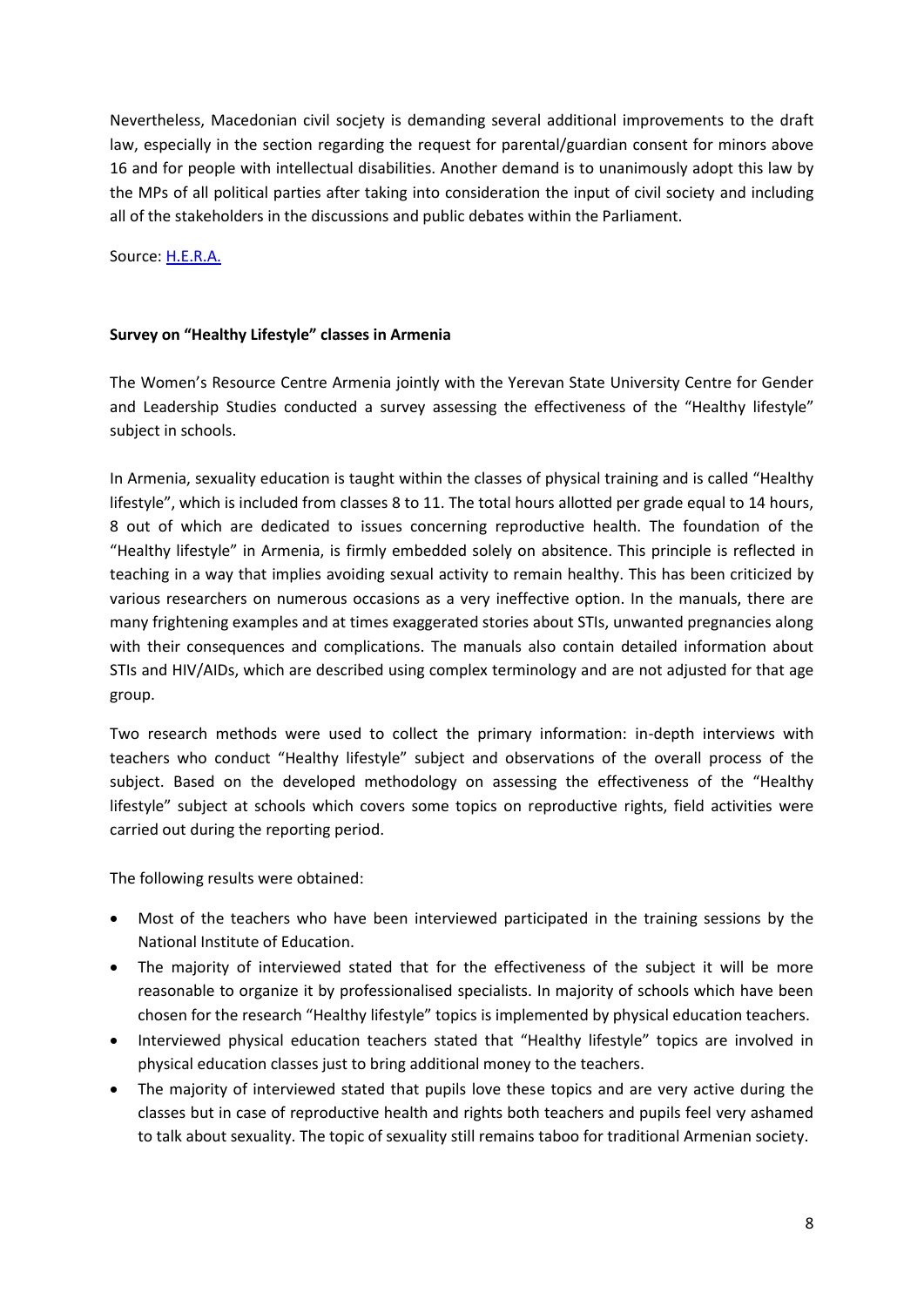The age and gender of the teacher is also made influence on the effectiveness of "Healthy lifestyle" topics. In case of young male teacher female pupils avoid to ask questions about sexuality.

The full research is available in Armenian: [http://ysu.am/files/Sex-ed\\_Teacher2018\\_WRC\\_CGLS.pdf](http://ysu.am/files/Sex-ed_Teacher2018_WRC_CGLS.pdf)

Source: [Women's Resource Center](http://www.womenofarmenia.org/)

### **Training "No violence against children! No violence against girls!"**

Gender-related violence and discrimination against women and girls are one of the main issues for Kazakhstan that unfortunately continue to exist and that we continue to combat. One main cause of gender-based violence is the idea of certain gender-roles that have to be fulfilled by men and women. This idea is rooted in most societies all over the world and people learn gender roles and stereotypes from early childhood. Therefore, it is necessary to educate children to think outside such ideas of gender roles and stereotypes and to act according the ethics of non-violence.

Thus, on January 9th and 10th, 2019, employees of the NGO "Sana Sezim" carried out trainings "No violence against children! No violence against girls!" for 79 children living in the orphanage Nr. 4 and the Juvenile Adaptation Center in Shymkent. The trainings were carried out with the financial support of the British Embassy in Kazakhstan. The children were at age of 6 to 16 and actively participated in the trainings. The objective of the training was to raise the awareness of children of vulnerable population groups about gender-based violence and raising their knowledge of their rights.

In the course of the training, the children reflected on gender stereotypes, learned what types of violence exist and how violence and gender are related.

Source: [Sana Sezim](http://www.sanasezim.org/?fbclid=IwAR1aAeo0MdQsjQQ1TrLObcaAF1t-oFUZfu2GOsIIGyFpFuEUxJ4XHjJg_1M)

## **RESOURCES**

### **Study on Women's Rights in Western Balkans**

This study analyzes the situation of women's rights in the following countries: Albania, Bosnia and Herzegovina, Former Yugoslav Republic of Macedonia, Kosovo, Montenegro and Serbia and is executed so as to address the following issues: 1. Economic-social factors relevant to women's rights, 2. Violence against women (VAW), including membership of the Istanbul convention and 3. Sexual and Reproductive Health and Rights (SRHR) and LGBTI rights.

### [Access the study here](http://www.europarl.europa.eu/RegData/etudes/STUD/2019/608852/IPOL_STU(2019)608852_EN.pdf)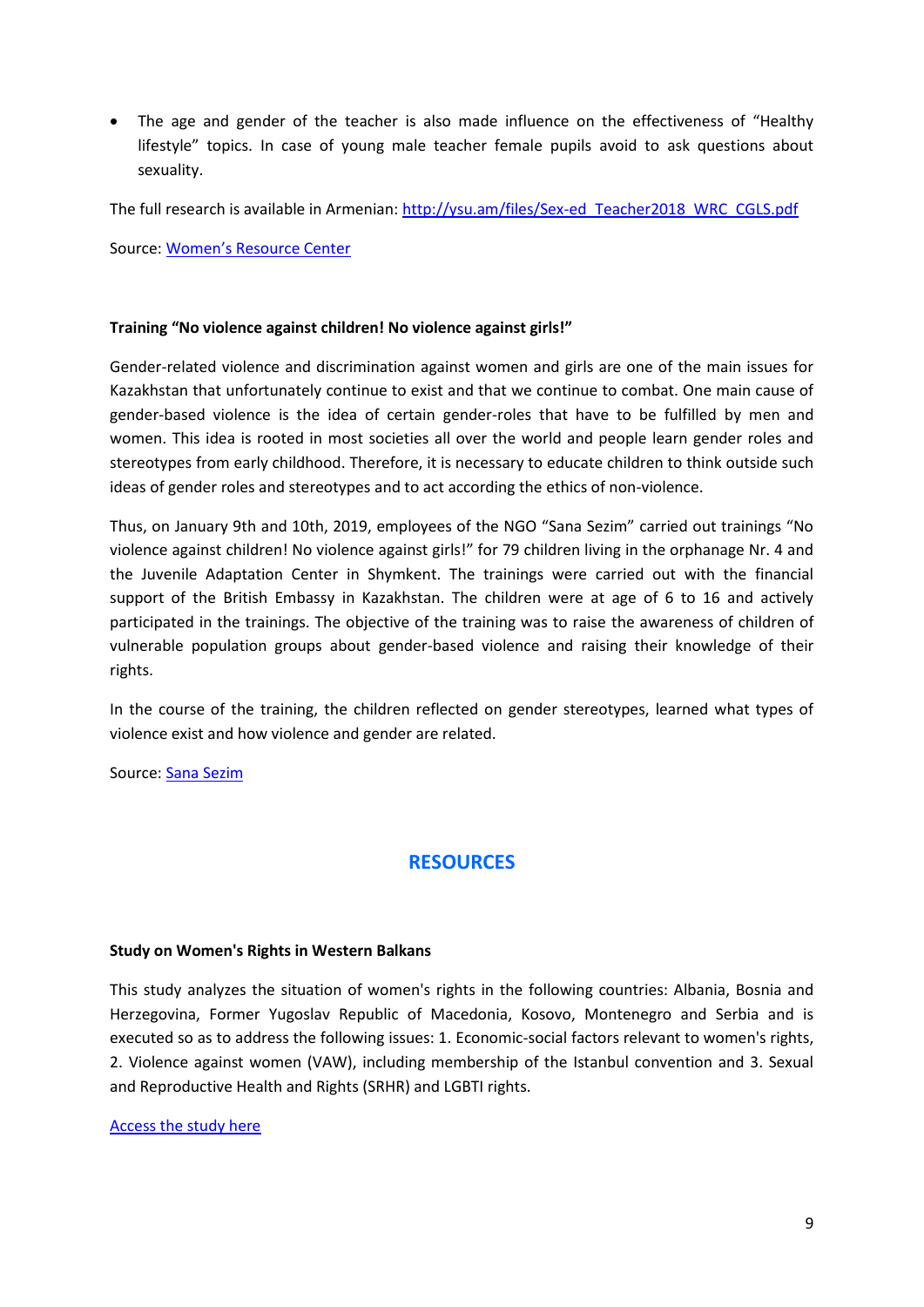### **European donors continue to champion reproductive safety and care**

Despite the backlash against SRHR and an increasing anti-women's rights sentiment entering our decision-making spaces, the past year saw financial and political commitments being solidified and support for SRHR being championed in many global fora. This concludes the latest report by [Countdown 2030 Europe,](http://www.countdown2030europe.org/about-us/who-we-are) which analyses the most recent trends in SRH and FP policies and funding support by European donor countries.

The analysis shows that SRH/FP funding largely remained protected, even where some cuts to Official Development Assistance (ODA) were made. Most European countries under review (10 out of 12) either increased or maintained funding to SRH/FP, and SRH/FP featured strongly as a key component in humanitarian and long-term development policies across European countries, complemented by renewed commitment and political focus from key European governments.

Denmark showed the most significant increase in percentage growth in funding for SRH/FP, more than doubling its overall funding to SRH/FP. The combined figure for all 12 European donor countries gives an estimated support of 808 million Euros for 2017, an overall increase of 17% on 2016. The UK, Norway, the Netherlands and Sweden remain the largest donors. Amongst the large donors, the Netherlands did not show an increase in funding, but maintained 2016 levels. Increases were also reported by Belgium and Ireland, while Germany, France and Finland sustained 2016 levels. Only Spain and Switzerland decreased their funding.

On the policy side, European donors have strongly increased their commitment and focus on SRH/FP. The five new policy and strategy documents that have been endorsed in 2018 are testament to this. Of particular significance is the increased policy focus on SRH/FP in conflict and humanitarian settings, integrating SRH/FP as a key component in protecting the rights of women and girls, highlighted in new policies by for example Norway, the UK and the Netherlands.

With 2020 fast approaching, Countdown 2030 Europe will hold government's feet to the fire to ensure SRH and FP remains on top of the international development agenda and funding commitments are translated into action.

Read the full report '[European Donor Support to Sexual & Reproductive Health & Family Planning](http://bit.ly/2FQOoNn)  [Trends Analysis 2017-18](http://bit.ly/2FQOoNn)'

For individual country profiles, providing country-specific context, policies and funding information for each of the 12 countries and the European Institutions, please visit: <http://www.countdown2030europe.org/country-profiles>

### **WHO launches new guideline to help health-care workers ensure safe medical abortion care**

When women and girls can access effective contraception and safe abortion services, they are better able to safeguard their health and well-being. Abortions are safe if they are done with a WHOrecommended method that is appropriate to the pregnancy duration, and if the person providing or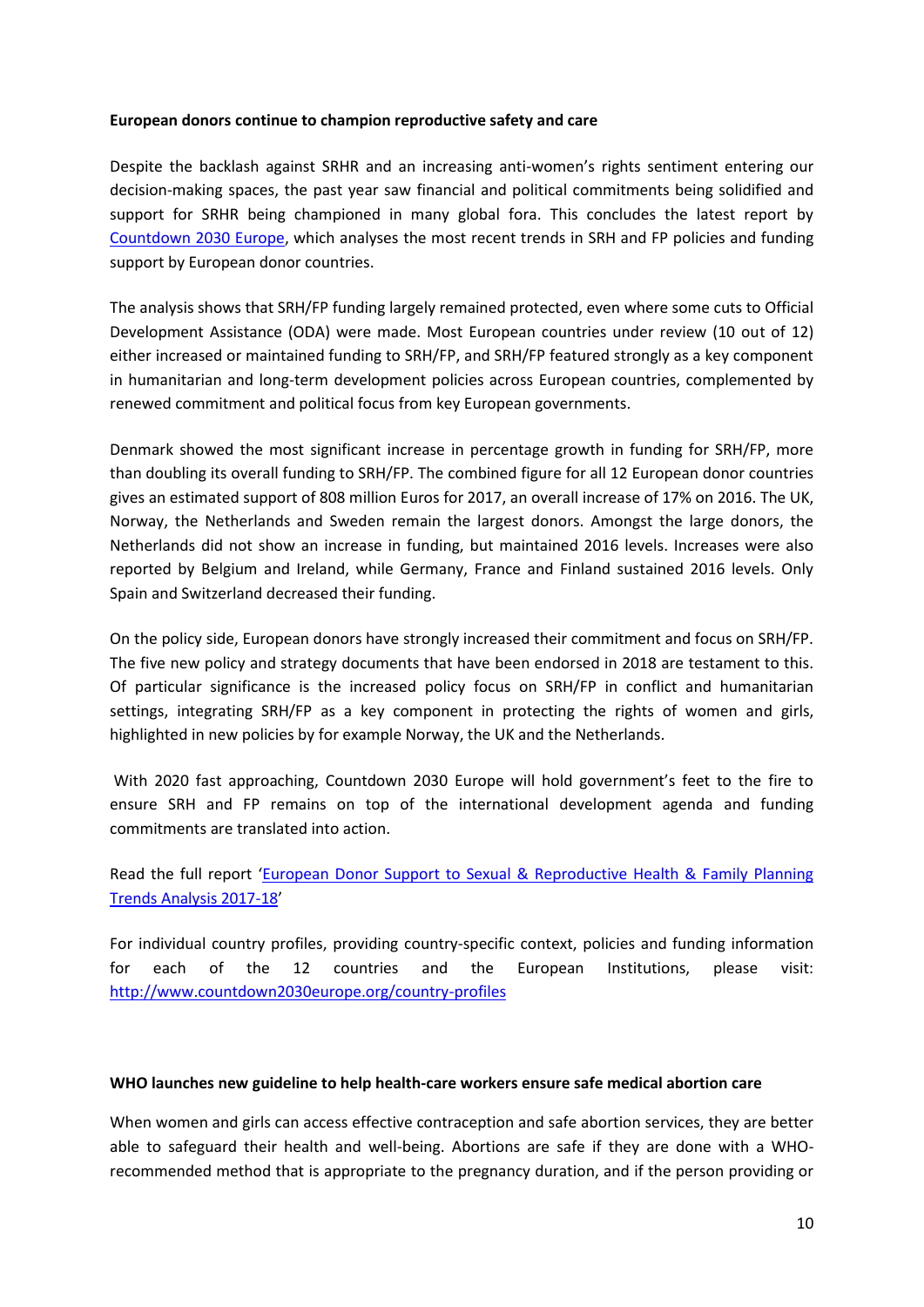supporting the abortion is trained. Such abortions can be done either as a simple outpatient procedure, using vacuum aspiration, or by using medical abortion, the use of pharmacological drugs to terminate pregnancy.

WHO has launched new guidance, [Medical management of abortion.](https://apps.who.int/iris/bitstream/handle/10665/278968/9789241550406-eng.pdf?ua=1) These new guidelines provide healthcare workers with evidence-based recommendations to help ensure high-quality healthcare for all pregnant individuals who seek a medical abortion.

Recent evidence has shown that too many women and girls continue to suffer and die due to a lack of access to safe abortion and post-abortion care. Approximately 25 million unsafe abortions (45% of all abortions) took place every year between 2010 and 2014. Following unsafe abortion, women may experience a range of harms that affect their quality of life and well-being, with some women even experiencing life-threatening complications.

Medical abortion plays a crucial role in the provision of access to safe, effective and acceptable abortion care. Mifepristone and misoprostol in combination or, where mifepristone is unavailable, misoprostol alone, are the recommended medications to induce abortion, and to manage incomplete abortion, or 'intrauterine fetal demise' – the clinical term used to describe the death of a fetus in the uterus.

It is hoped that by supporting healthcare workers with accurate and evidence-based information on the medical management of abortion, more pregnant individuals who seek abortion will receive highquality and effective healthcare.

There are many potential advantages of medical abortion. Task sharing, and more efficient use of resources in both high- and low-resource settings, are documented benefits. Medical abortion care reduces the need for skilled surgical abortion providers and offers a non-invasive and highly acceptable option to pregnant individuals.

## **New recommendations**

A number of studies have recently been published which give new evidence related to the timing, dosage, dosing intervals and routes of administration of medications to manage abortion, as well as the timing of contraception initiation following a medical abortion. In recognition of these developments, WHO reviewed the evidence and has now updated its recommendations.

Source: [WHO](https://www.who.int/reproductivehealth/publications/medical-management-abortion/en/)

## **Abortion stigma ends here: A toolkit for understanding and action**

Abortion stigma plays a critical role in the social, medical and legal marginalization of abortion care around the world—and it leads to negative health outcomes for women, girls, trans people and our communities. It drives the high number of preventable deaths and injuries around the world due to unsafe abortion. Ipas offers this toolkit to address and help mitigate abortion stigma. It is designed to help community members, community health workers, activists and staff of community-based organizations and others address abortion stigma in various settings and contexts. The toolkit activities are clustered into thematic modules, but facilitators can also develop their own workshop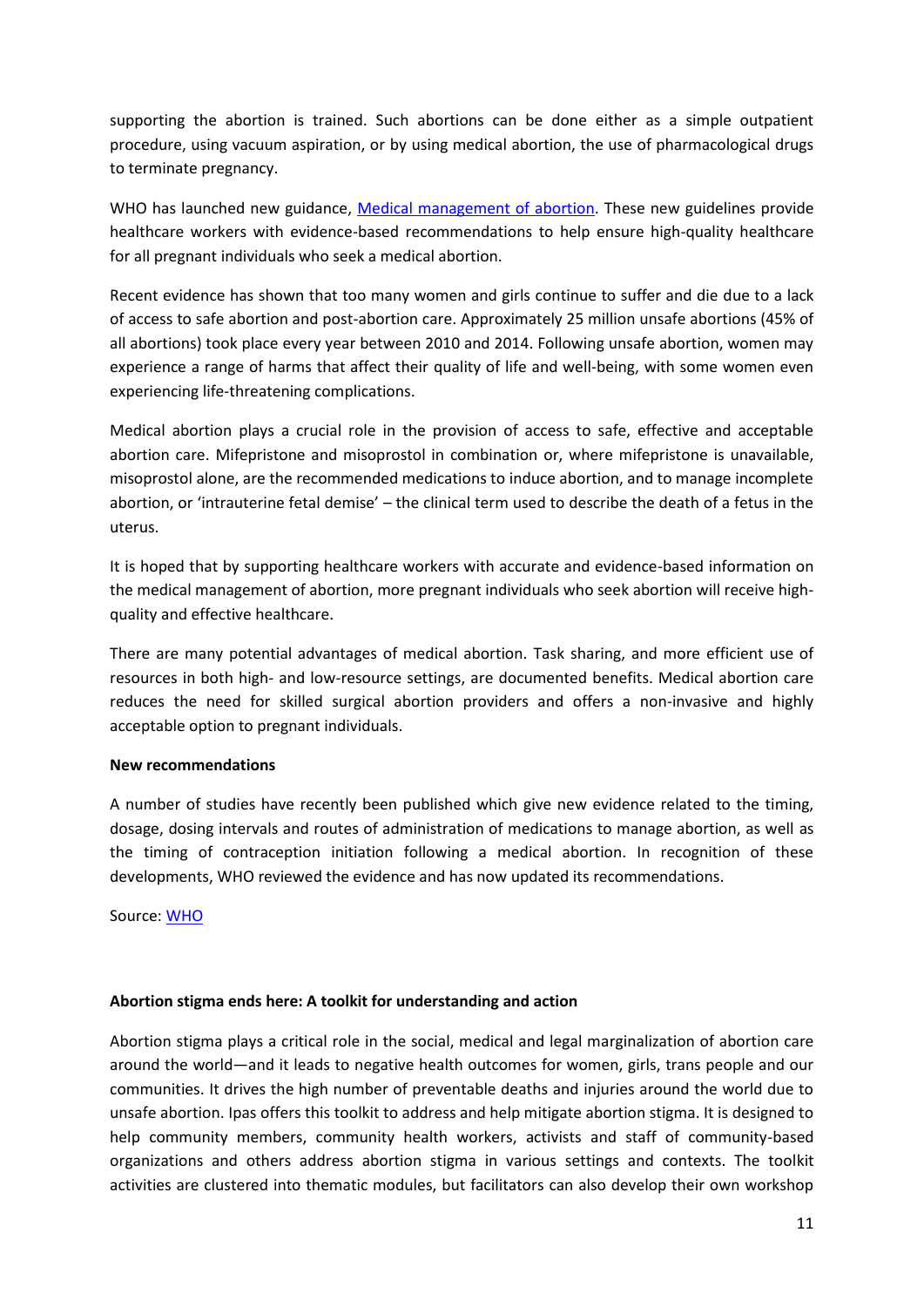agenda by picking activities that suit the goals of the gathering, the participants' needs, the facilitators' skill level and the time available.

Source: [IPAS](https://www.ipas.org/resources/abortion-stigma-ends-here)

## **UPCOMING EVENTS**

### **UN Commission on the Status of Women 2019**

The sixty-third session of the Commission on the Status of Women will take place at the United Nations Headquarters in New York from 11 to 22 March 2019. Representatives of Member States, UN entities, and ECOSOC-accredited non-governmental organizations (NGOs) from all regions of the world are expected to attend the session.

Themes

Priority theme: *Social protection systems, access to public services and sustainable infrastructure for gender equality and the empowerment of women and girls*;

Review theme: *Women's empowerment and the link to sustainable development (agreed conclusions of the sixtieth session)*;

The Bureau of the Commission plays a crucial role in facilitating the preparation for, and in ensuring the successful outcome of the annual sessions of the Commission. Bureau members serve for two years. In 2002, in order to improve its work and ensure continuity, the Commission decided to hold the first meeting of its subsequent session, immediately following the closure of the regular session, for the sole purpose of electing the new Chairperson and other members of the Bureau (ECOSOC decision 2002/234).

The Bureau for the 63rd session (2019) of the Commission on the Status of Women comprises the following members:

H.E. Ms. Geraldine Byrne Nason (Ireland), Chair (Western European and other States Group)

Ms. Koki Muli Grignon (Kenya), Vice-Chair (African States Group)

Mr. Mauricio Carabali Baquero (Colombia), Vice-Chair (Latin American and Caribbean States Group)

Ms. Rena Tasuja (Estonia), Vice-Chair (Eastern European States Group)

Mr. Mohammed S. Marzooq (Iraq), Vice-Chair designate (Asia-Pacific States Group)

Full information about NGO participation can be found [here.](http://www.unwomen.org/en/csw/ngo-participation.)

Source: [www.unwomen.org/en/csw/csw63-2019](http://www.unwomen.org/en/csw/csw63-2019)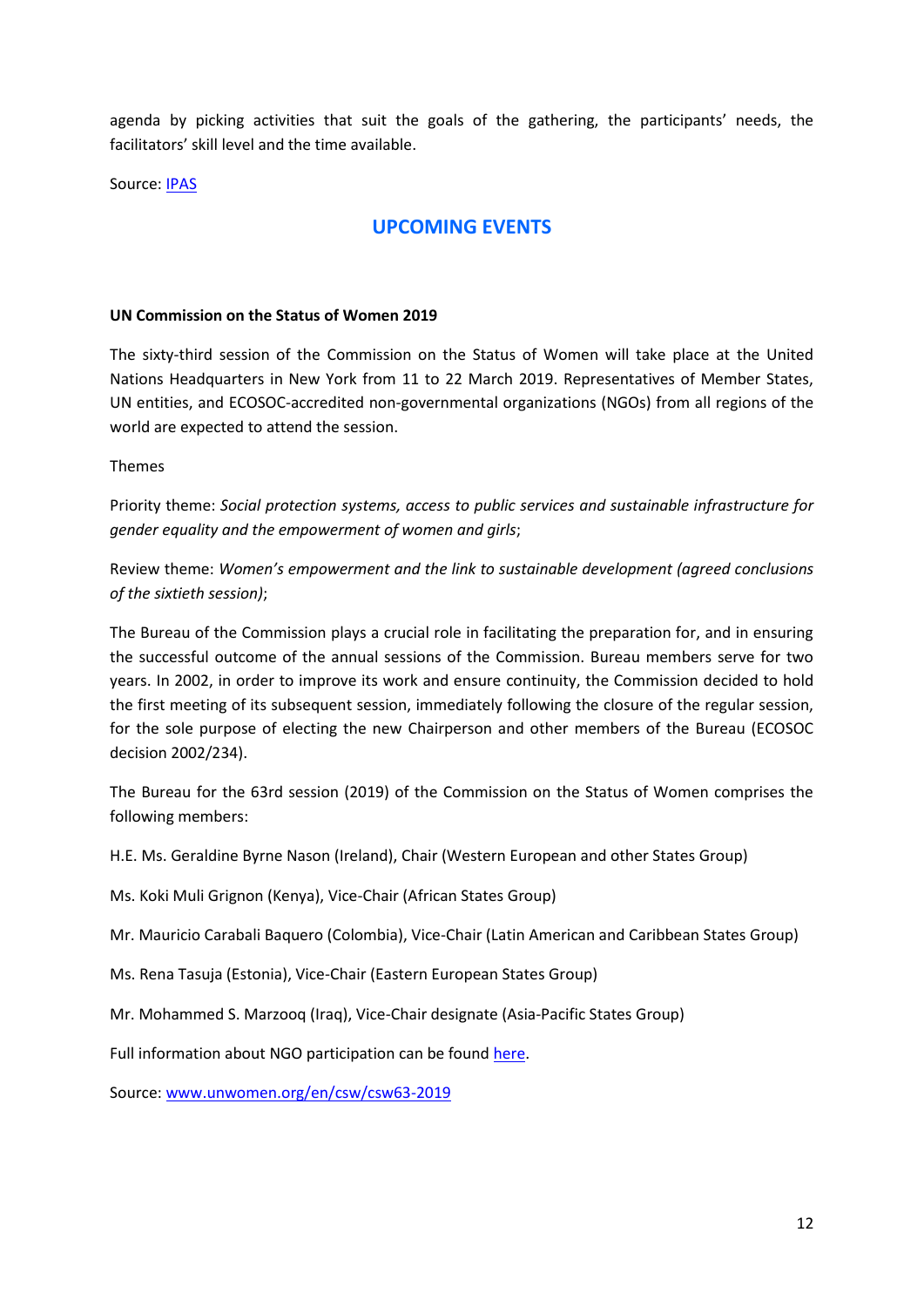### **Commission on Population and Development fifty-second session**

52nd session of the UN CPD will take place on April 1-5, 2019 in New York with the theme of *Review and appraisal of the Programme of Action of the International Conference on Population and Development and its contribution to the follow-up and review of the 2030 Agenda for Sustainable Development.*

The appointed Chairperson is H.E. Mr. Courtenay Rattray, designate (Jamaica) - Latin American and Caribbean Group (GRULAC) and Vice-Chairpersons are as follows: Ms. Yuliana Angelova (Bulgaria) - Eastern-European Group; Mr. René Lauer (Luxembourg) - Western European and Others Group (WEOG); Mr. Saidu Nallo, designate (Sierra Leone) - African Group; TBD () - Asia-Pacific Group.

Information for NGOs is availabl[e here.](http://www.un.org/en/development/desa/population/commission/sessions/2019/ngo_reg_about.shtml)

Source: [UN](http://www.un.org/en/development/desa/population/commission/sessions/2019/index.shtml)